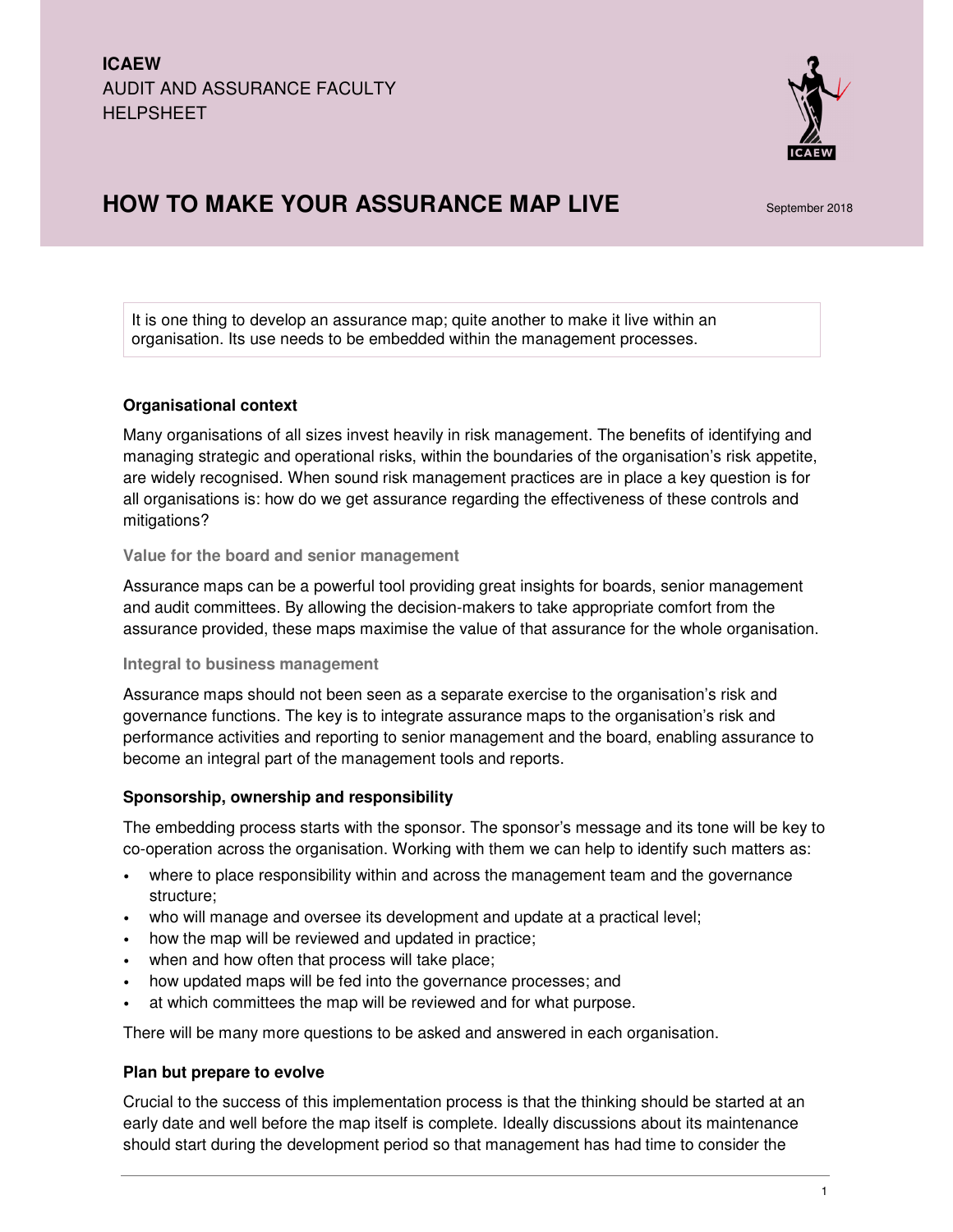options for maintenance. The sponsor and senior management may wish to try out a few options during the development period.

During this process you will need to be ready along with the sponsor to both support with ideas and options as well as offering counsel and advice and, if need be, challenging from time to time.

A good result will typically be that the map itself becomes embedded in existing processes and practices. Such as, for example, a simple extension or adaptation of the existing risk registers and assurance processes.

# **Integrate with risk management**

Rather than building a new system, separate from risk management, there is considerable benefit to be obtained from building the map in a way that it links closely and directly with the risk register. If anything, the assurance map may be regarded as an advancement of the risk register that enables a clearer picture of assurances to be developed.

# **Build into management and governance processes**

When advising on or designing the way the map's maintenance will be integrated into regular business processes, it is important to consider the timing and placement of responsibilities at all levels including:

- middle management updating assurances;
- senior management reviewing and challenging the updates;
- integration and linking with risk management;
- responsibility for co-ordination and maintenance; who will take the lead responsibility for monitoring and ensuring all of these activities are taking place?
- timing and linking with governance including presentations to the audit and risk committee and the board.

The steps at middle and senior management will include ensuring that all the expected assurances are collected and collated on a regular basis and that any exceptions and failures are reported upwards through appropriate channels.

**NB** It is important that there should be a clear process or set of routes through which any assurance failures or weaknesses are reported to keep senior management and the Board informed without wasted effort.

Review mechanisms at the senior management and board levels would be expected to referral mechanisms built into the flows and processes to ensure that any necessary decisions can be made or actions determined within a reasonable timescale.

# **Integrate with public statements on the state of internal control**

Many large listed organisations, and all public sector bodies, undertake an annual assessment of the financial and operational controls to support the governance statement. If the assurance map integrates the control frameworks being used, then it should both simplify the process of review and enable a greater degree of challenge to the quality of assurance being provided.

By thinking through the map in the context of such needs, it should be possible to shape the design of the map and the related management and governance processes such that the board are better supported when forming a view of their governance statements.

# **Alternative uses**

While the primary use of assurance maps is generally the creation of a clear and safe picture of the state of internal control assurances, they can be used for other purposes. Having developed a detailed picture of the state of internal control, it may be that there are areas where the